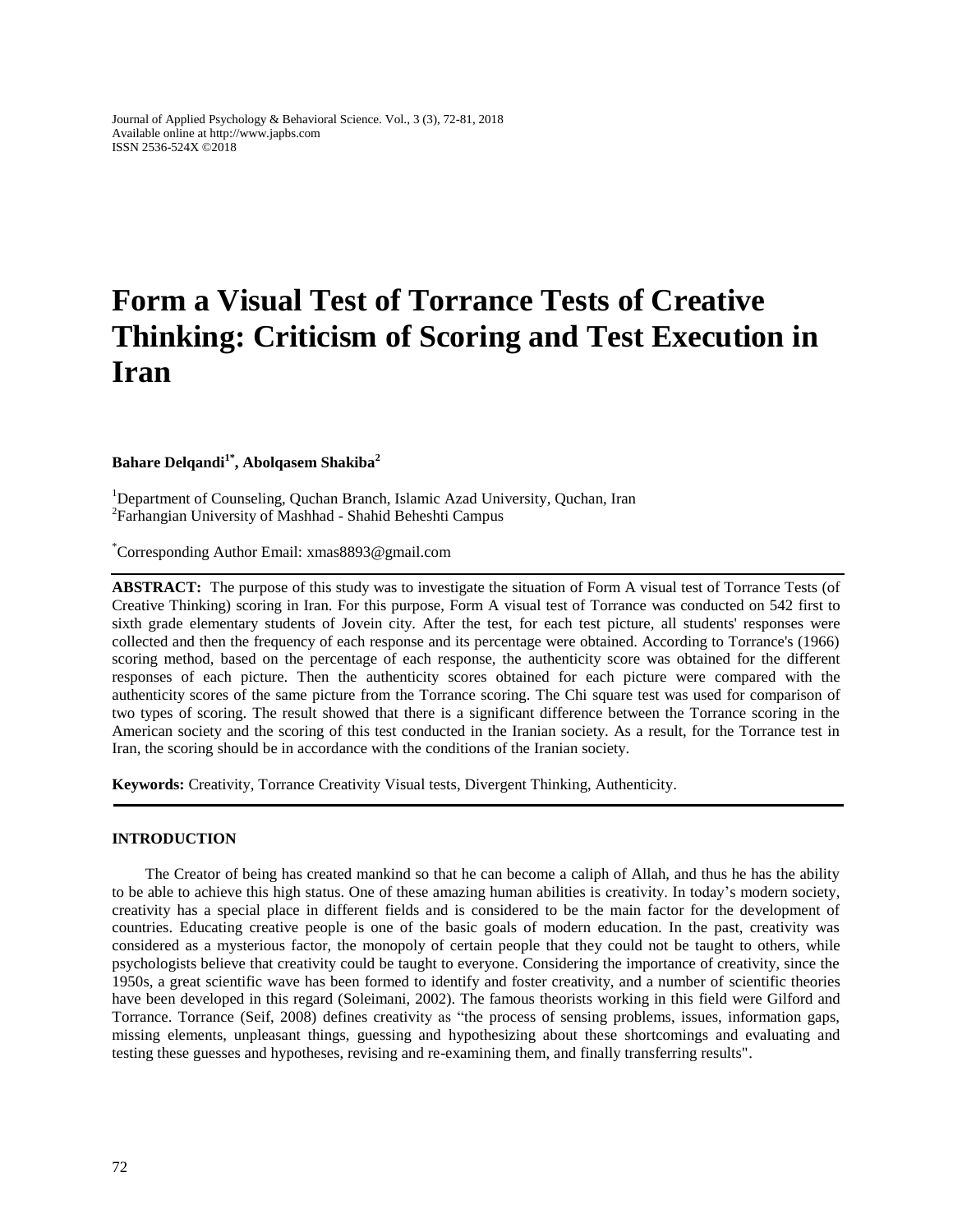#### **The importance of creativity evaluation**

Creativity can be an appropriate and complementary tool for assessing abilities and advancements. In addition to non – cognitive structures such as emotional intelligence and motivation, creativity can also be a good complement to such measurements (Kyllonen et al., 2005). The first option for such complement is creativity because: creativity is related to intelligence and schooling (institutional ability), but not so close (Kaufman et al., 2008). Another reason is that in many areas, and in particular, education people are interested in measuring creativity. In a research on faculty members of a university, researchers concluded that, according to professors, creativity is one of the most important competencies required to succeed in the university (Enright and Gitomar, 1989, quoted by Kaufman et al., 2008).

Regarding the importance of measuring creativity and putting it alongside other cognitive and non-cognitive structures, unfortunately, creativity is not measured in abilities and progress tests. Opponents of creativity tests often consider these tests to be in a low level of validity and credibility, and criticize the way they are scored. These criticisms are partly right about creativity tests, but given the dramatic growth of creativity tests in recent years and the more rigorous scoring used, they greatly improved the validity and reliability of the tests. Placing creative tests alongside traditional and standard tests, increases the quality of the test. Reich (2001) also argues: "Many new jobs depend on creativity, authenticity and innovation that standard tests do not measure them."

In measuring creativity, many different tests have been developed so far. Creativity tests have been cohesively started since the time of Guilford (1968) and have been expanding day by day. The most famous test of creativity, which has so far been used extensively, is the Torrance Tests of Creative Thinking (TTCT). In this article, we are looking at whether the Torrance Creativity Visual tests Scoring, which is widely used in Iran and extensive research is valid? Is the Torrance tests scoring still valid in the  $21<sup>st</sup>$  Century? Can the Torrance test scoring be used in Iran? In this article, first, the Torrance Tests of Creative Thinking is briefly described and then we answer the above questions.

#### **Torrance Tests of Creative Thinking**

Torrance is renowned for its famous creativity tests, but creativity testing was not one of Torrance's objectives for tests, but rather these tests are tools for researching and recognizing the status of students to fit the curriculum with their potential (Kim, 2007). Several tests for creativity are among the valuable contributions of Torrance to the field of creativity. The Torrance Tests of Creative Thinking (TTCT) was first launched in 1966. In Torrance Tests of Creative Thinking, creativity is assessed with a number of visual and verbal questions. These tests are a tool for research and recognition of students' abilities. Torrance tests are based on the idea that creativity can be measured and then cultivated through various exercises. Torrance's research on creativity arose the issue that intelligence tests (IQs) can only measure intelligence and cannot measure the capabilities that make creativity in people (Powell, 2003 & Shearer, 2003). Torrance (1966) believed that creative thinking needs a kind of divergent thinking. Of course, Guilford (1968, Seif, 2008) was the first to raise the issue of divergent thinking in creativity psychology, and then Torrance expanded it and proceeded to measure divergent thinking. Divergent thinking and convergent thinking are two main aspects of human thinking. The difference is that in the convergent thinking the result of the thought is already known, that is, there is always a right or wrong answer, but in divergent thinking there is no definite answer and there are many possible answers that can be logically correct (Seif, 2008). Thus, in the Guildford and Torrance theories, creativity has been defined in terms of divergent thinking, and Torrance created the Tests of Creative Thinking (TTCT) to measure divergent thinking.

The Torrance Tests of Creative Thinking has a long history and dates back to 1966. In 1966, Torrance published the TTCT. This test is one of the most common divergent thinking tests and is used in different countries. In a review published in Creativity research, Torrance and Presbury (1984) found that TTCT was used in most of the research on creativity. Callahan et al (1995) also pointed out in their studies that Torrance tests are among the most commonly used tests to identify the potential of creativity in elite training programs.

Torrance tests have been used extensively and continuously in educational environments and are part of the broadest divergent thinking tests. In the decades, the scoring and implementation of TTCT has been edited and is one of the most popular tests. The Torrance Tests of Creative Thinking includes verbal and visual tests, each of which has two parallel forms A and B, which can be used alternatively. The visual form of this test includes the following subtests:

Making the picture: The subject is asked to stick an egg - like shape (form A) or a bean-like shape (form B) on a white sheet and make a picture with this shape during 10 minutes. This shape must be an integral part of the final picture.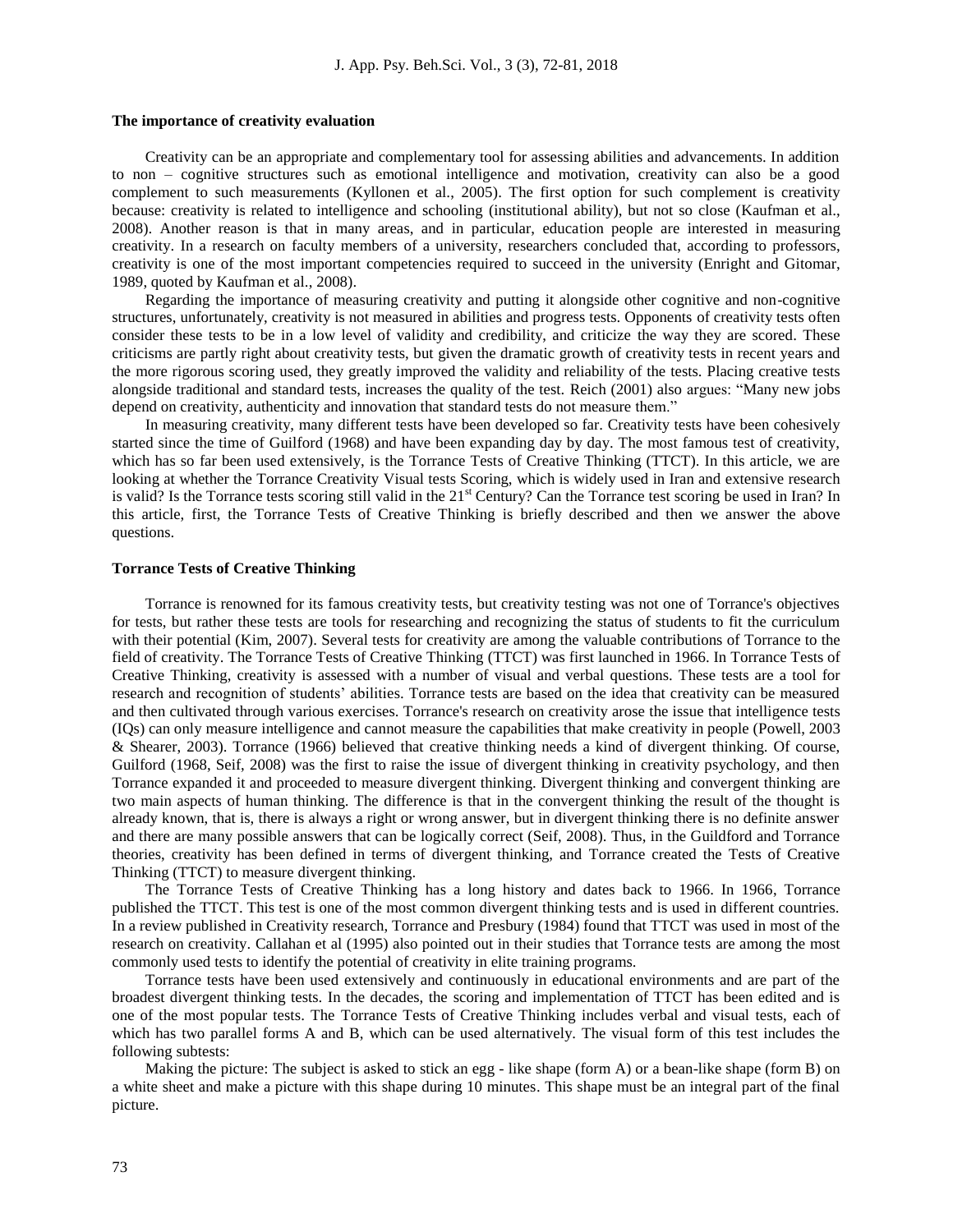Unfinished shapes: In this subtest, ten unfinished shapes are given and the subject is asked to complete each of the unfinished shapes within ten minutes.

Parallel lines/circles: A large number of parallel lines (form A) or circles (form B) are given to the subjects and they are asked to make shapes as possible as they can with these lines and circles, within ten minutes.

The TTCT, in its original version (1966), measured four sub-scales, including:

1-Fluidity: Includes the number of related ideas. Indicates the ability to generate number of pictures.

2. Authenticity: Is the number of statistically rare ideas. Torrance has provided a list of items for each item, and then, regarding the list, the items to which people paid less attention, get higher the authenticity.

3. Expansion: Counting the number of ideas added to the original picture. For each additional idea given to the base answer, a score is awarded.

4. Flexibility: Ability to generate ideas in different categories. Torrance has put people's different responses in different categories. Considering the number of categories given in the responses, the flexibility score obtains.

These four sub-scales are obtained in each of the three subtests, and then, by aggregating the scores in the subtests, four scores are obtained for each person. Torrance's emphasized on the interpretation of the test based on these four subs - scales and believed that we should avoid using the whole score for the creativity of the subject.

#### **The Torrance Tests of Creative Thinking (TTCT) in Iran**

Long time after the TTCT flourished, and with great progress, Karami and Mohammadi (1999) translated forms A and B of Torrance creativity and brought it into Iran. Karami and Mohammadi (1999) translated the original version along with scoring and its implementation method into Persian and provided it to researchers in the area of creativity and education. The indices that are measured in the Persian version of Torrance creativity test include: fluidity, authenticity, flexibility, and expansion. These indices were edited after 1966, and Torrance, after 1966, used a more sophisticated scoring system, eliminating many criticisms of his mental scoring system, but in Iran since 1999, the same version has been used and no changes have been made.

#### **MATERIALS AND METHODS**

The research method in this study is descriptive and merely collects students' responses to the form a visual test of Torrance creativity. The research population includes all elementary students of Sabzevar city. Cluster sampling was used for a sample of thirty classes which were selected randomly. In total, the classes were 585 students from the first to the sixth grade. From the coordination with the education management and in collaboration with the class teachers, a Form A visual test of Torrance creativity was implemented. Before execution of the test, a session was held for 30 teachers of selected classes and test and its implementation method was discussed.

The test used in the study was a Form A visual test of Torrance Creativity, translated into Persian by Karami and Mohammadi (1999). The original version of the test has been translated into to Persian without any changes, and measures four scales of fluidity, authenticity, flexibility and expansion. After performing the test, all answers given to each picture were collected. Then, the frequency and percentage of each response was obtained. In accordance with the principle of authenticity scoring, which was carried out by Torrance (1999), the method was also used in this study. The method was that in each subtest, the authenticity scoring was different. Each sub-test was explained in scoring order.

Picture construction subtest: In the picture construction subtest, authenticity scores were taken on a scale from 0 to 5. Answers that occurred in 5 or more than 5 percent, did not receive any authenticity scores. Answers occurred in 4% to 4.99% of the cases, receive authenticity score of one. The answers that occurred in 3 to 3.99% of the cases receive authenticity score of 2. The responses that occurred in 2 to 2.99% of cases, received authenticity scores of 3. Those that occurred in 1 to 1.99% of the cases are awarded with authenticity score of four. All responses that occurred under one percent received a score of 5.

Picture Completion subtest: In the picture completion subtest, the range of authenticity scores is from zero to two, so that responses that occurred in 5 or more than 5% of the cases received authenticity score equal to zero. Cases occurred in 2 to 4/99 percent; received authenticity score of 1 and all responses below 2 percent receive a score of 2.

Parallel Lines subtest: In the parallel lines subtest, the range of authenticity scores is from zero to three. For the answers that are reported in 20 or more of the 20% cases, the score for the authenticity is zero. The answers given in 5 to 19.19 percent of cases, authenticity score is 1. Responses that occurred in 2 to 4.99 percent of the cases receive an authenticity score of 2, and all answers below 2 percent, received authenticity score of 3.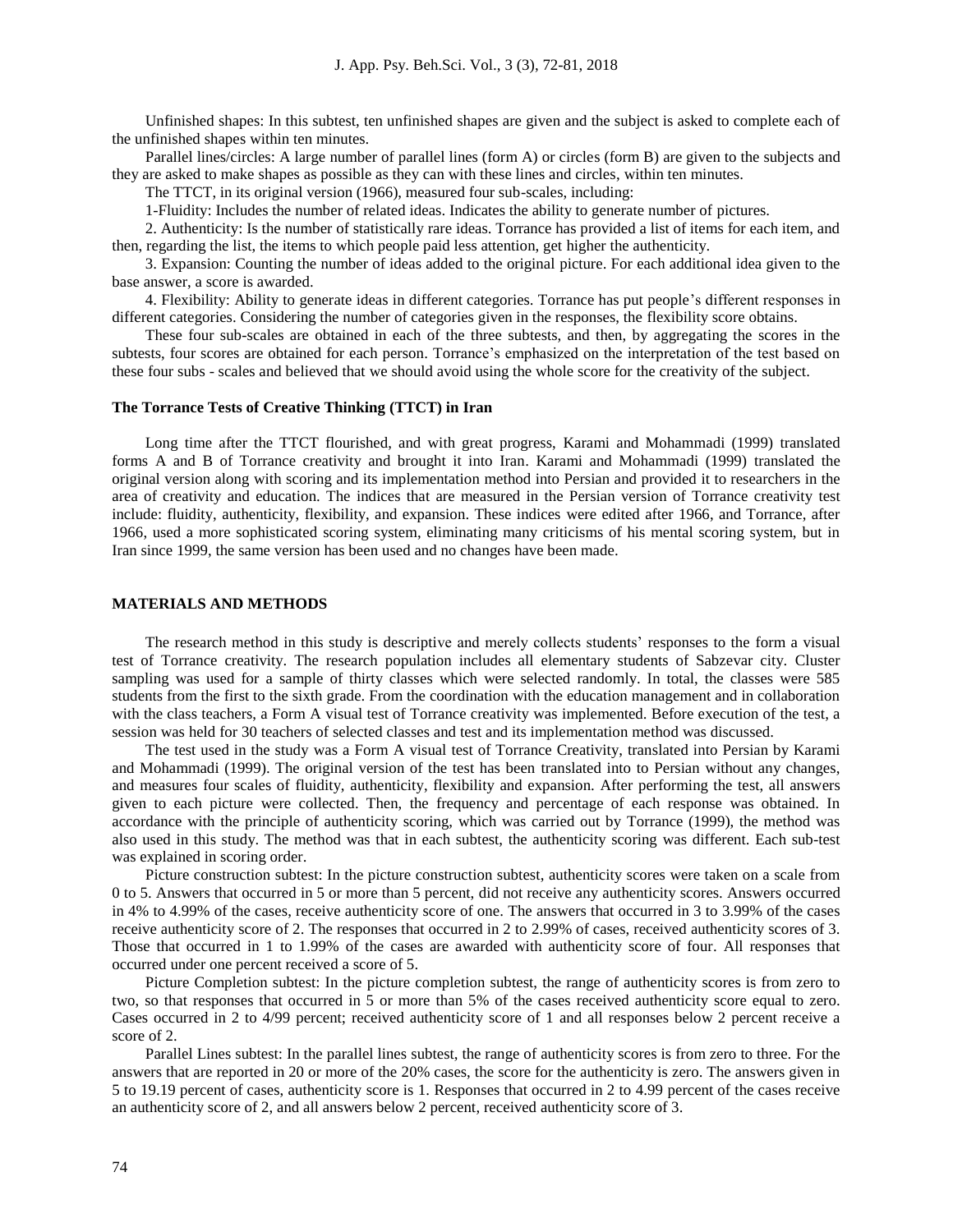According to the mentioned conditions, the percentage of each response was obtained and the authenticity score was determined. Then, in the next stage, the authenticity score of each response was compared with authenticity score of the same answer in Torrance's score. Then, in each picture, the number of responses that were similar and different in two scoring methods (e.g. scoring of this research and Torrance scoring) were obtained. Then, with the Chi square test, two significance levels with two scoring methods were determined, which are presented in the results section.

## **RESULTS**

After implementation of the test on 585 students, we examined test sheets and excluded some sheets that did not have scoring conditions or some of the students responded incompletely. 542 tests were finalized. For each test picture, all student responses were collected. Then, the frequency of each response and its percentage were obtained. In total, for each picture we provided the scoring table. According to the definition of authenticity, for the answers that are more frequent, the authenticity is lower, and the lower frequency of the answer, the higher the authenticity score. Because of the high number of tables, only one score table is examined from each subtest. First, the frequency and percentage of responses given to the first subtest, i.e. picture construction, are shown in Table 1.

| Response                     | Frequency       | Percentage | Authenticity<br>Score | Response      | Frequency    | Percentage | Authenticity<br>Score |
|------------------------------|-----------------|------------|-----------------------|---------------|--------------|------------|-----------------------|
| Butterfly                    | 33              | 6.02       | $\boldsymbol{0}$      | Tree          | 8            | 1.45       | $\overline{4}$        |
| Egg                          | $\overline{47}$ | 7.6        | $\boldsymbol{0}$      | Sheep         | 6            | 1.09       | $\overline{4}$        |
| Colored<br>egg               | 41              | 7.48       | $\boldsymbol{0}$      | Ladybird      | 10           | 1.82       | $\overline{4}$        |
| Human<br>body                | 52              | 9.48       | $\boldsymbol{0}$      | Drop          | 6            | 1.01       | $\overline{4}$        |
| Chick                        | 28              | 5.10       | $\boldsymbol{0}$      | Cat           | 6            | 1.09       | $\overline{4}$        |
| Chicken<br>and duck          | 29              | 5.29       | $\boldsymbol{0}$      | Snowman       | $\,8$        | 1.45       | $\overline{4}$        |
| Egg with<br>arms and<br>legs | 23              | 4.19       | $\mathbf{1}$          | Penguin       | 9            | 1.64       | $\overline{4}$        |
| Mouse                        | 23              | 4.19       | 1                     | Dragonfly     |              | 0.01       | 5                     |
| Rabbit                       | 18              | 3.28       | $\overline{2}$        | Stone         | 3            | 0.54       | 5                     |
| Human<br>face                | 18              | 3.28       | $\overline{2}$        | Melon         | 1            | 0.01       | 5                     |
| Bear                         | 19              | 3.46       | $\overline{2}$        | Dates         |              | 0.01       | 5                     |
| Balloon                      | 14              | 2.55       | 3                     | Sun           | 3            | 0.54       | 5                     |
| Fish                         | 15              | 2.73       | $\overline{3}$        | Dinosaur      | $\mathbf{1}$ | 0.01       | 5                     |
| Bee                          | 13              | 2.55       | 3                     | Koala<br>nose | 1            | 0.01       | 5                     |
| Flower                       | 14              | 2.55       | 3                     | Giraffe       | $\mathbf 1$  | 0.01       | 5                     |
| Turtle                       | 11              | 2.007      | 3                     | Cow's<br>head | 1            | 0.01       | 5                     |

**Table 1.** Frequency and percentage of students' responses to picture construction subtest.

As shown in Table 1, responses that are more frequent and more than 5% of the subjects have given these responses, their authenticity is zero, including: butterfly, egg, colored egg, human, chick, chicken and rooster. But for comparison, the Torrance scoring table (1999) for the picture construction subtest is shown in Table 2.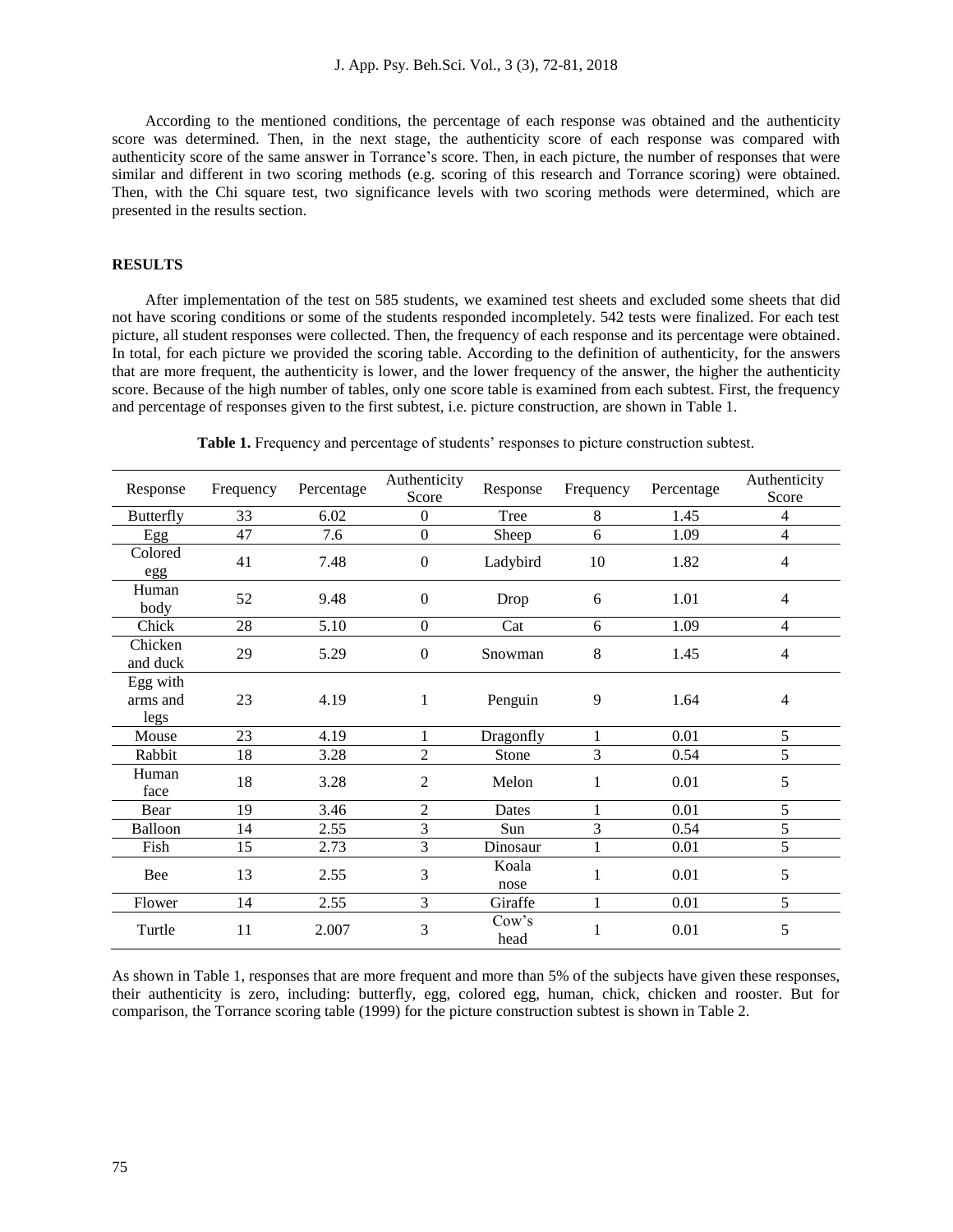| Response                                    | Authenticity score | Response       | Authenticity score |
|---------------------------------------------|--------------------|----------------|--------------------|
| Human being (all types)                     |                    | Flower         |                    |
| Egg                                         |                    | Human ear      |                    |
| Egg (new year's)                            |                    | Animal ear     |                    |
| Egg (in a basket)                           |                    | Hat            |                    |
| Circle                                      |                    | Balloon        |                    |
| Abstract design without<br>meaningful title |                    | Eye            |                    |
| Drop (tear)                                 |                    | Chick          |                    |
| Girl (woman, female)                        |                    | Insect         |                    |
| Face (human)                                |                    | Rabbit         |                    |
| Aliens                                      |                    | Sun            |                    |
| <b>Nose</b>                                 |                    | Cat            |                    |
| <b>Birds</b>                                |                    | <b>Balloon</b> |                    |
| Space ship                                  |                    | Eye            |                    |

**Table 2.** Authenticity scoring by Torrance of picture construction (adapted from Torrance, 1999).

To investigate the hypothesis that there is a significant difference between the Torrance scoring and the scoring of this research, all of the responses that were given in both Torrance scoring and in the scoring of this research by 1% of the subjects, were collected. Then, the frequency of similar responses in terms of scoring and also the frequency of different responses in terms of scoring were obtained. Then, we tested them with significance test of chi-square, which is shown in Table 3.

**Table 3.** Frequency and analysis of chi - square in picture construction subtest.

|                                             | Frequency | ai | $\sim$<br>$\mathop{\cup}$ ni<br>square | $\mathbf{S12}$ |
|---------------------------------------------|-----------|----|----------------------------------------|----------------|
| $\sim$<br>$^{\bullet}$<br>Similar responses |           |    |                                        |                |
| Different responses                         | 29        |    | 1.256                                  | 0.002          |

As shown in Table 3, the chi - square obtained is 9.25, which is rejected according to distribution of two null hypotheses at 0.01 significance level and the research hypothesis is accepted. That is, there is a significant difference between the Torrance scoring and the scoring of this research in the subtest of picture construction. For example, a chick will receive four authenticity scores in Torrance scoring, while among Iranian students, the frequency of this response is high and zero is awarded to authenticity.

But in picture completion subtest, there are ten unfinished pictures and for each picture, student's responses were extracted, and the frequency and percentage of them were obtained. To summarize, the table of responses to picture 1, is shown in Table 4.

**Table 4.** Frequency and percentage of students' responses to picture 1 of picture completion sub-test.

| Name       | Frequency | Percentage | Authenticity score |
|------------|-----------|------------|--------------------|
| Cloud      | 70        | 13.97      |                    |
| Eyebrow    | 87        | 17.36      |                    |
| Eye        | 39        | 7.78       |                    |
| Mustache   | 29        | 5.78       |                    |
| Human face | 40        | 7.98       |                    |
| Glasses    | 74        | 14.77      |                    |
| Heart      | 68        | 13.57      |                    |
| Apple      | 14        | 2.79       |                    |
| Flower     |           | 2.19       |                    |
| Lip        | 13        | 2.59       |                    |

As shown in Table 4, according to the Torrance Scoring method (1966), responses that are replicated from 5% or more than 5% of the subjects, their score of authenticity is zero. Answers of 2 to 5% receive the authenticity score of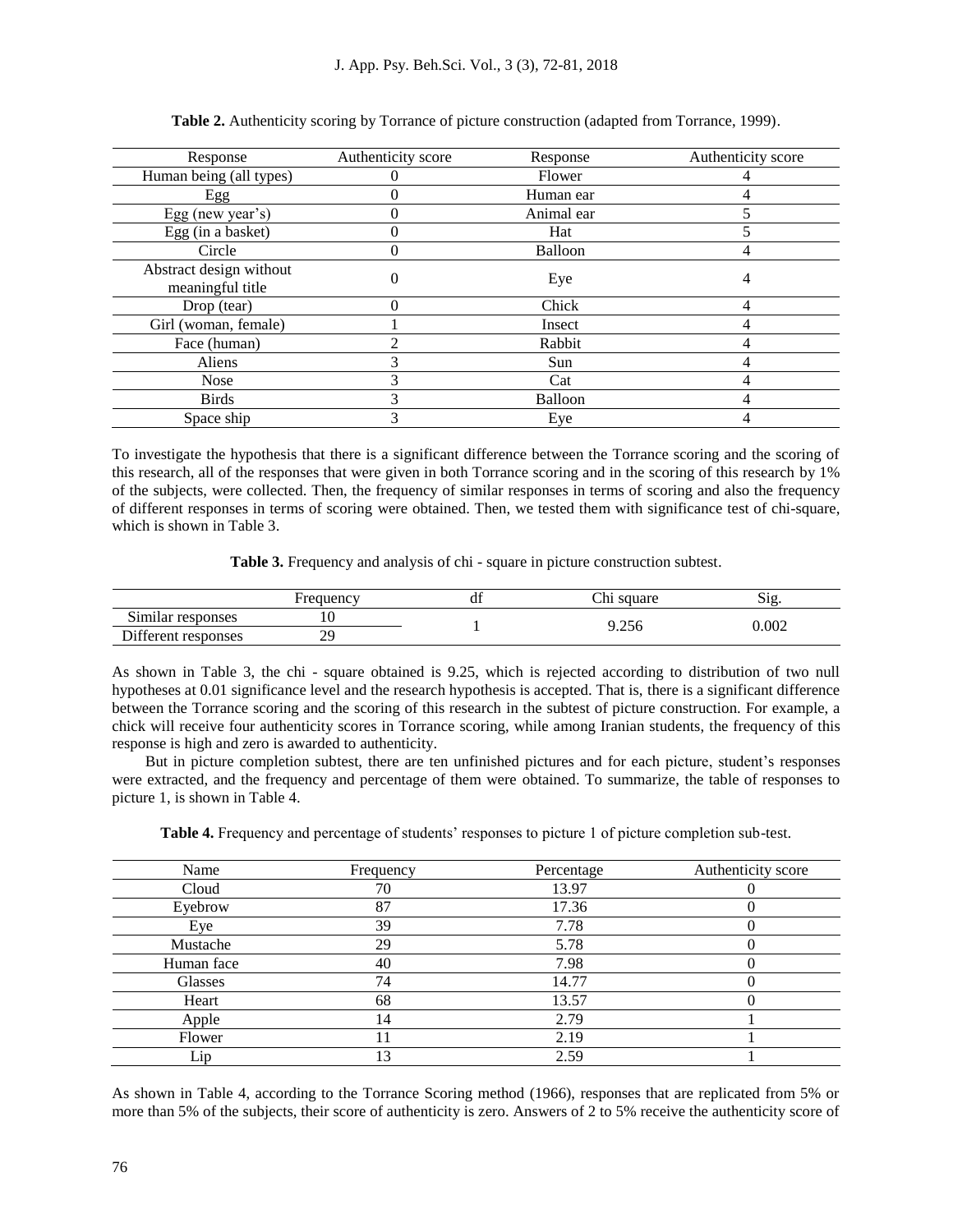1. And the responses which are below two percent, their authenticity score is 2. To compare the responses of Iranian and American students in picture 1 of picture completion subtest, the Torrance scoring table is also presented from picture 1 of picture completion subtest in Table 4.

**Table 5.** Torrance Scoring of authenticity in picture 1 of picture completion subtest (adapted from Torrance, 1999).

| Response                                      | Authenticity score | Response      | Authenticity score |
|-----------------------------------------------|--------------------|---------------|--------------------|
| Abstract design without a meaningful<br>title |                    | Cloud         |                    |
| <b>Bird</b>                                   |                    | Eyebrow       |                    |
| Face or head                                  |                    | Glasses       |                    |
| Heart                                         |                    | Girl or woman |                    |
| Human                                         |                    | Lip and teeth |                    |
| Apple                                         |                    | Giant         |                    |

To investigate the hypothesis that there is a significant difference between the Torrance scoring and the scoring of this research, all of the responses that were given in both Torrance scoring and in the scoring of this research by 2% of the subjects, were collected. Then, the frequency of similar responses in terms of scoring and also the frequency of different responses in terms of scoring were obtained. Then, we tested them with significance test of chi-square, which is shown in Table 6.

**Table 6.** Frequency and analysis of chi - square in picture 1 of picture completion subtest.

|                                                      | requency | uд | Chı<br>میوررو<br>uaic | ~·<br>$\sim$ 107<br>، ١٤٠ |
|------------------------------------------------------|----------|----|-----------------------|---------------------------|
| $\sim$ .<br>$\cdot$ $\cdot$<br>.51mılar<br>responses |          |    | 4.263                 | . $0.2c$                  |
| $\mathbf{r}$ .<br>terent responses                   | ⊥⊣       |    |                       | บ.บวว                     |

As shown in Table 6, the obtained result of chi – square is 4/26 which, according to chi distribution, two zero hypotheses are rejected at 0.05 significance level and the research hypothesis is accepted. That is, there is a significant difference between the Torrance scoring and the scoring of this research in subtests for picture completion. For example, in Torrance scoring, the eyebrows and glasses answers are given authenticity score of 1, while Iranian students used more eyebrows and glasses more responses, resulting in an authenticity score of zero.

However, in the subtest of parallel lines, the responses of all students were gathered, and then the frequency and percentage of each response were obtained. Because of the vast responses of students in this section, only the most frequent answers have been shown in Table 7.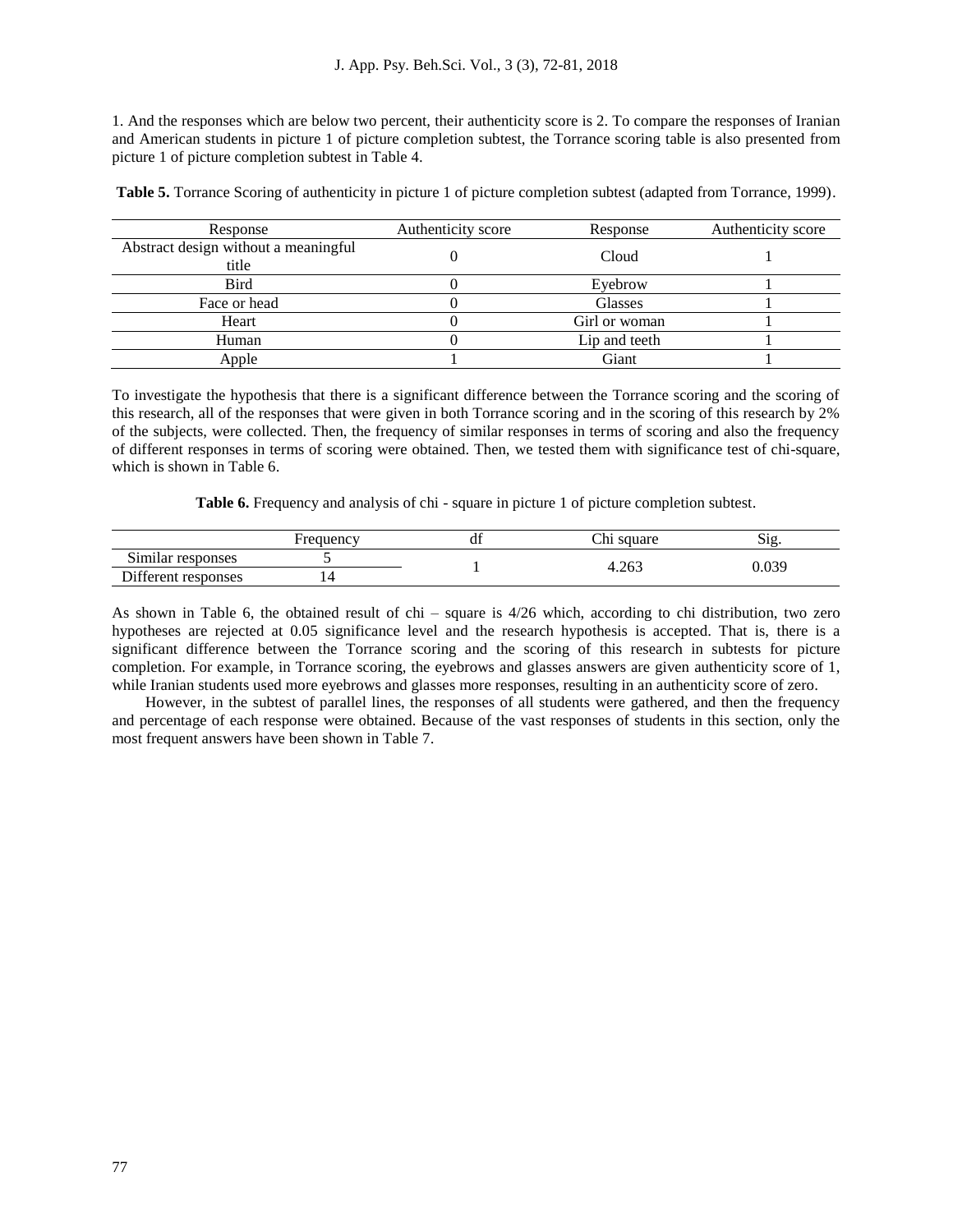| Response                                                        | Frequency | Percentage | Authenticity<br>Score | Response                                             | Frequency | Percentage | <b>Authenticity Score</b> |
|-----------------------------------------------------------------|-----------|------------|-----------------------|------------------------------------------------------|-----------|------------|---------------------------|
| Human                                                           | 199       | 38.12      | $\boldsymbol{0}$      | Ladder                                               | 130       | 24.90      | $\overline{0}$            |
| <b>Butterfly</b>                                                | 176       | 33.71      | $\boldsymbol{0}$      | Road<br>(street)                                     | 35        | 6.70       | 1                         |
| Window                                                          | 145       | 27.77      | $\boldsymbol{0}$      | Pencil<br>case                                       | 97        | 18.58      | $\mathbf{1}$              |
| House                                                           | 315       | 60.34      | $\boldsymbol{0}$      | Traffic<br>light                                     | 33        | 6.33       | 1                         |
| Tree                                                            | 361       | 69.15      | $\boldsymbol{0}$      | English<br>letters<br>(M, W,<br>B, N, H<br>and etc.) | 34        | 6.51       | 1                         |
| Door                                                            | 223       | 42.72      | $\boldsymbol{0}$      | Hand                                                 | 30        | 5.74       | $\mathbf{1}$              |
| <b>Book</b><br>(Qoran<br><sub>or</sub><br>notebook<br>and etc.) | 160       | 30.65      | $\boldsymbol{0}$      | Drawers                                              | 33        | 6.32       | 1                         |
| Closet                                                          | 111       | 21.26      | $\boldsymbol{0}$      | Notebook<br>(open or<br>an open<br>book)             | 32        | 6.13       | 1                         |
| Flower                                                          | 135       | 25.86      | $\boldsymbol{0}$      | Clock                                                | 86        | 16.47      | 1                         |
| Vase                                                            | 116       | 22.22      | $\boldsymbol{0}$      | Trash bin                                            | 40        | 7.66       | 1                         |
| Glass                                                           | 170       | 32.56      | $\boldsymbol{0}$      | Pants                                                | 47        | 9.00       | $\mathbf{1}$              |
| Pencil                                                          | 165       | 31.60      | $\boldsymbol{0}$      | Chair                                                | 34        | 6.51       | 1                         |

**Table 7.** Frequency and percentage of students' responses to parallel line subtests.

As table 7 shows, according to Torrance scoring method (1966), for the answers that are reported in 20 or more of the 20% cases, the score for the authenticity is zero. The answers given in 5 to 19.19 percent of cases, authenticity score is 1. Responses that occurred in 2 to 4.99 percent of the cases receive an authenticity score of 2, and all answers below 2 percent, received authenticity score of 3. But, in order to compare responses of Iranian and American students, a number of responses which Torrance has determined for parallel lines are shown in table 8. Torrance has considered authenticity score of zero for responses with higher frequency.

**Table 8.** Torrance scoring of parallel lines subtest (adapted from Torrance, 1999).

| Response           | Authenticity score | Response         | Authenticity score |
|--------------------|--------------------|------------------|--------------------|
| Human              |                    | Racket           |                    |
| Face               |                    | Gift             |                    |
| Window             |                    | Pencil           |                    |
| Picture frame      |                    | Desk             |                    |
| Geometrical design |                    | Flower           |                    |
| Alphabet letters   |                    | Hat              |                    |
| House              |                    | Road             |                    |
| Door               |                    | Paper            |                    |
| Tree               |                    | Boat             |                    |
| <b>Book</b>        |                    | Pants            |                    |
| Ladder             |                    | Chair            |                    |
| Swing              |                    | <b>Butterfly</b> |                    |
| Can                |                    | Closet           | ◠                  |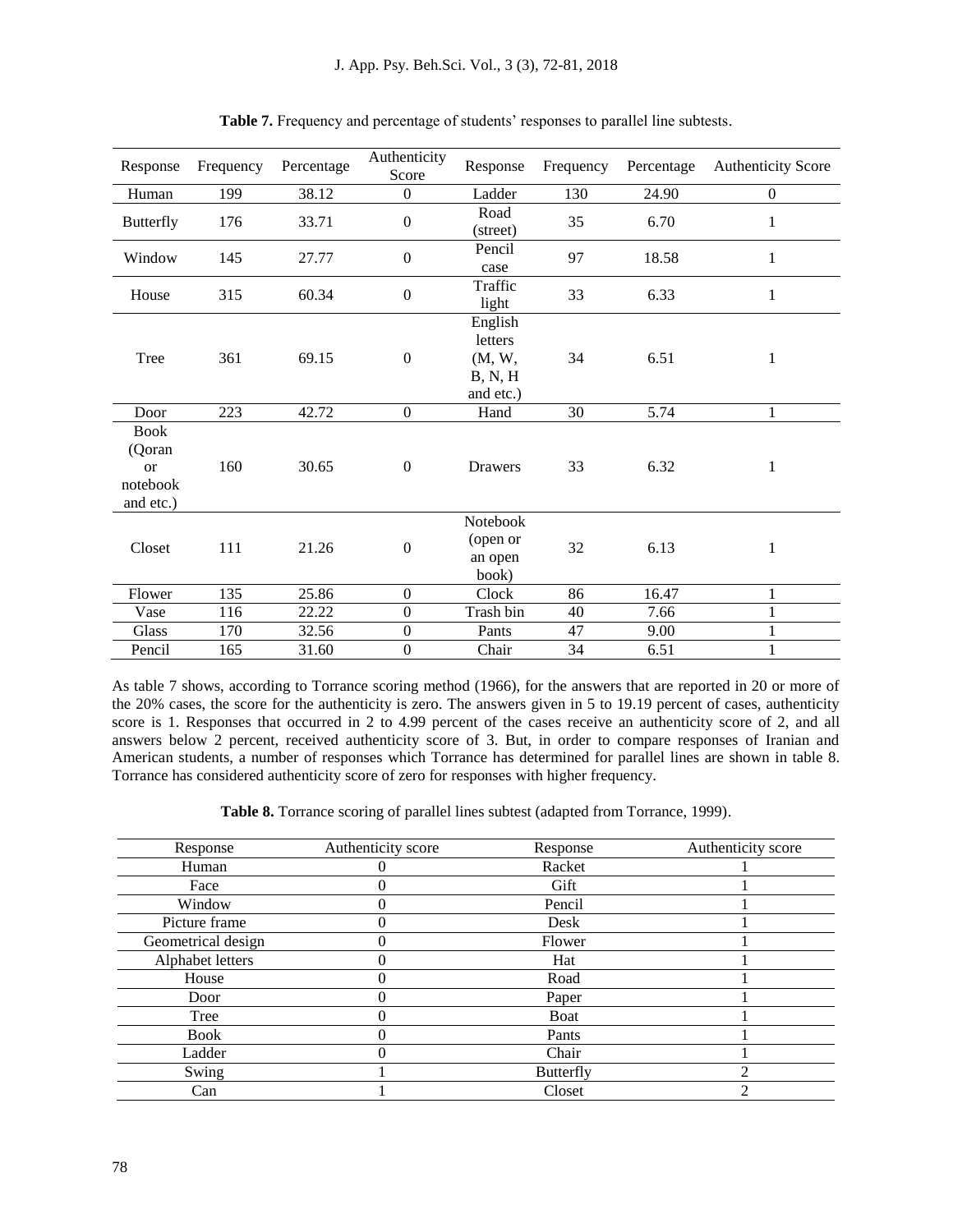To investigate the hypothesis that there is a significant difference between the Torrance scoring and the scoring of this research in parallel lines subtest, all of the responses that were given in both Torrance scoring and in the scoring of this research by 1% of the subjects, were collected. Then, the frequency of similar responses in terms of scoring and also the frequency of different responses in terms of scoring were obtained. Then, we tested them with significance test of chi-square, which is shown in Table 9.

**Table 9.** Frequency and Chi-square Analysis in Parallel Line subtest.

|                     | Frequency | u | Chi<br>square | $\sim$<br>512 |
|---------------------|-----------|---|---------------|---------------|
| Similar responses   |           |   | 0.757         | 0.004         |
| Different responses | ZU        |   | 0.ZJ          |               |

As shown in Table 9, the obtained result for chi – square is 8.2 which according to chi - square distribution, the two zero hypotheses are rejected at the 0/01 significance level and the research hypothesis is accepted. That is, there is a significant difference between the Torrance scoring and the scoring of this research in the parallel lines subtest. For example, responses such as butterfly, closet, and flower have high frequency among students in this study, but these responses are less frequent in the Torrance scoring table and have a higher authenticity score.

#### Discussion

As the comparison of the Torrance scoring tables based on American subjects and the scoring taken in this study, it became clear that there is a major difference in these two types of scoring. A very important and meaningful issue in the implementation of the Torrance creativity test is to take into account the culture of each society and social change. Torrance (1966, quoted in Kim, 2006) argues that TTCT should be updated with respect to culture and education and social change. Different cultures should create different norms for themselves. According to Torrance's description, the Persian version of Torrance creativity test, which has been conducted in Iran since 1999, ignores at least two important factors. 1) Cultural and religious changes, and 2) The factor of social changes that occur over time.

1. Cultural and Religious Changes: Torrance (1966) conducted his test on 500 subjects. Subsequently, given the responses for each picture, the classification was made for scoring, in particular, authenticity and flexibility. The conditions that Torrance considered for responses, the responses in the subtest for picture completion for each component less than 2% of the subjects gave, were considered, received an authenticity score of 2, and the answers that were between two and five percent, their score authenticity score was 1, and responses higher than 5 percent had authenticity score of zero (Torrance, 1966 translation of Karami and Mohammadi, 1999). However, according to the circumstances of American participants and their cultural and religious differences with Iranian participants, then the difference between the responses of American and Iranian participants will be very significant.

The responses of Iranian students are derived from Iranian and Islamic culture and religion. Responses such as Mosque, Imam Zadeh, Mehrab, Chadori girl and etc. are very frequent in Iranian students' responses, while these answers are not mentioned in the Torrance score list. Some examples of Iranian students' responses are listed in Table 7. In Figure 1, an example of these responses related to the culture of Iranian students is presented.

| Response                 | Frequency | Percentage | Authenticity score |
|--------------------------|-----------|------------|--------------------|
| Mosque                   |           | 6.70       |                    |
| Imam                     |           | 0.38       |                    |
| Prayer carpet            |           | .53        |                    |
| Holly shrine             |           | 0.38       |                    |
| Chadori girl (woman)     |           | 2.10       |                    |
| <b>Bookrack of Qoran</b> |           | 0.19       |                    |

**Table 10.** Some responses of Iranian students in parallel lines sections that indicate cultural and religious changes.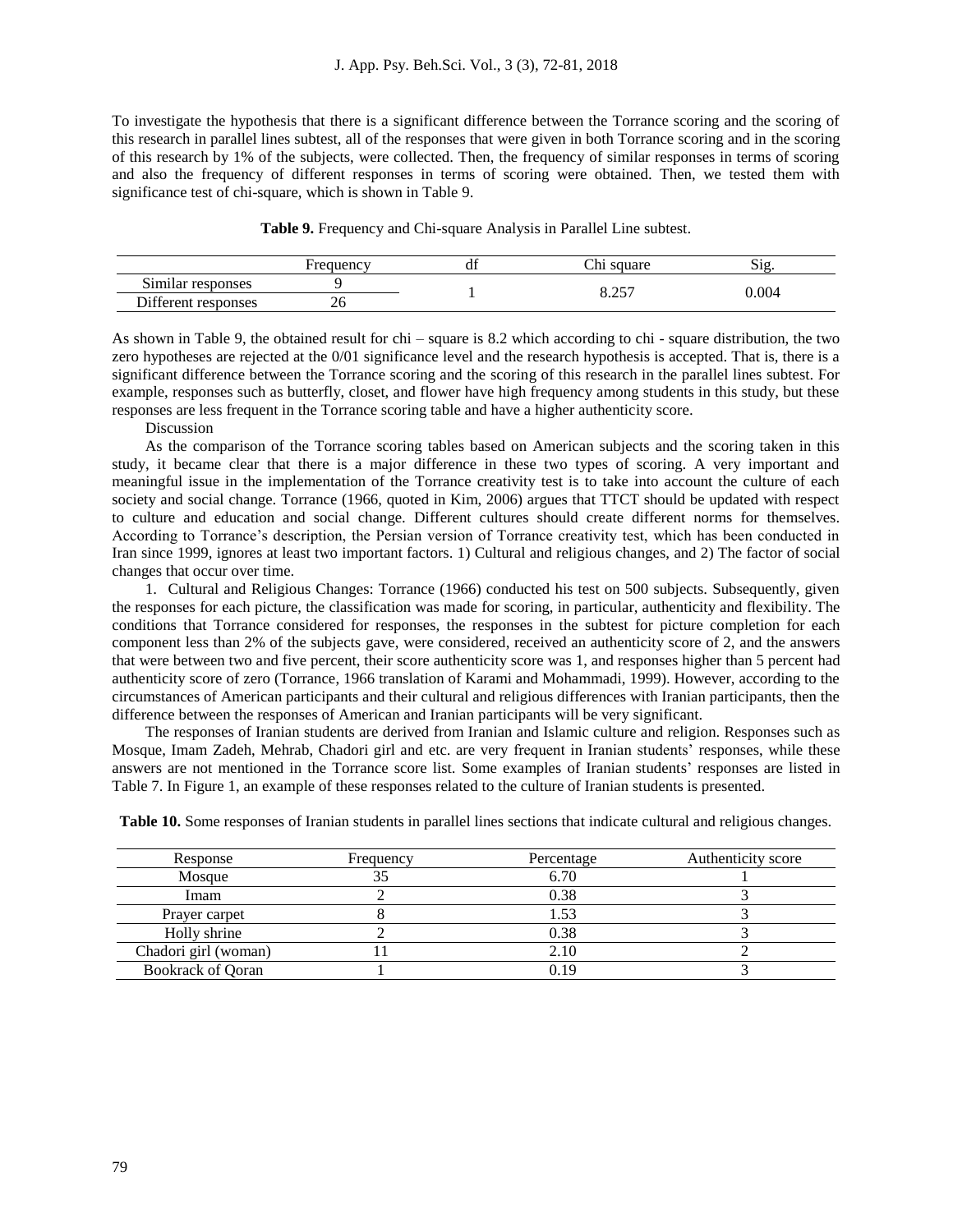

Figure 1. Some students' responses that show cultural and religious changes.

As shown in Table 10, 35 Iranian students of this study in their responses drew the picture of Imam Zadeh or the mosque, which according to the scoring criteria take the authenticity score of 1, while according to the Torrance score list, they should receive the authenticity score of 3. Then, the cultural and religious factor is one of the most important and influential factors in the scoring the Torrance Creativity Test. This test must be revised in various cultures in order to adapt to the conditions of that culture.

2. Social changes that occur over time. According to Torrance (1966), the test scoring should be updated over time. Since 1966, when the initial version of the test was published, it has been over fifty years and during this time, students' responses have changed considerably. Thus, the Form A visual test of Torrance was performed on 500 elementary school students in Jovein City in 2016. Some of the responses given by subjects to pictures do not exist in the Torrance scoring including Mobile, Tablet, TV, Sponge Bob and etc. Table 11 shows a number of students' responses along with percentages.

| Response                           | Frequency | Percentage | Authenticity score |
|------------------------------------|-----------|------------|--------------------|
| Mobile phone (tablet)              |           | 8.62       |                    |
| Telephone device                   | 20        | 3.83       |                    |
| Remote control (TV and<br>$etc.$ ) |           | 2.10       |                    |
| Radiator                           |           | 2.29       |                    |
| TV (Monitor)                       |           | 10.91      |                    |
| Sponge Bob                         | 8         | 3.44       |                    |

**Table 11.** Some responses of Iranian students in parallel lines sections that indicate social changes over time.

As shown in Table 11, 45 Iranian students of this study in their responses drew a mobile or a tablet device picture which, according to the scoring conditions, take the authenticity score of 1, while according to the Torrance score list, they should receive the authenticity score of 3. Then, the social change over time factor is one of the most important and influential factors in the scoring the Torrance creativity test that this test should be revised at different times in its scoring system in order to adapt to the circumstances of that period. In Figure 2, some of the students' responses which show time variations and their impact on students' responses are presented.



**Figure 2.** Some student responses that show the impact of social change over time.